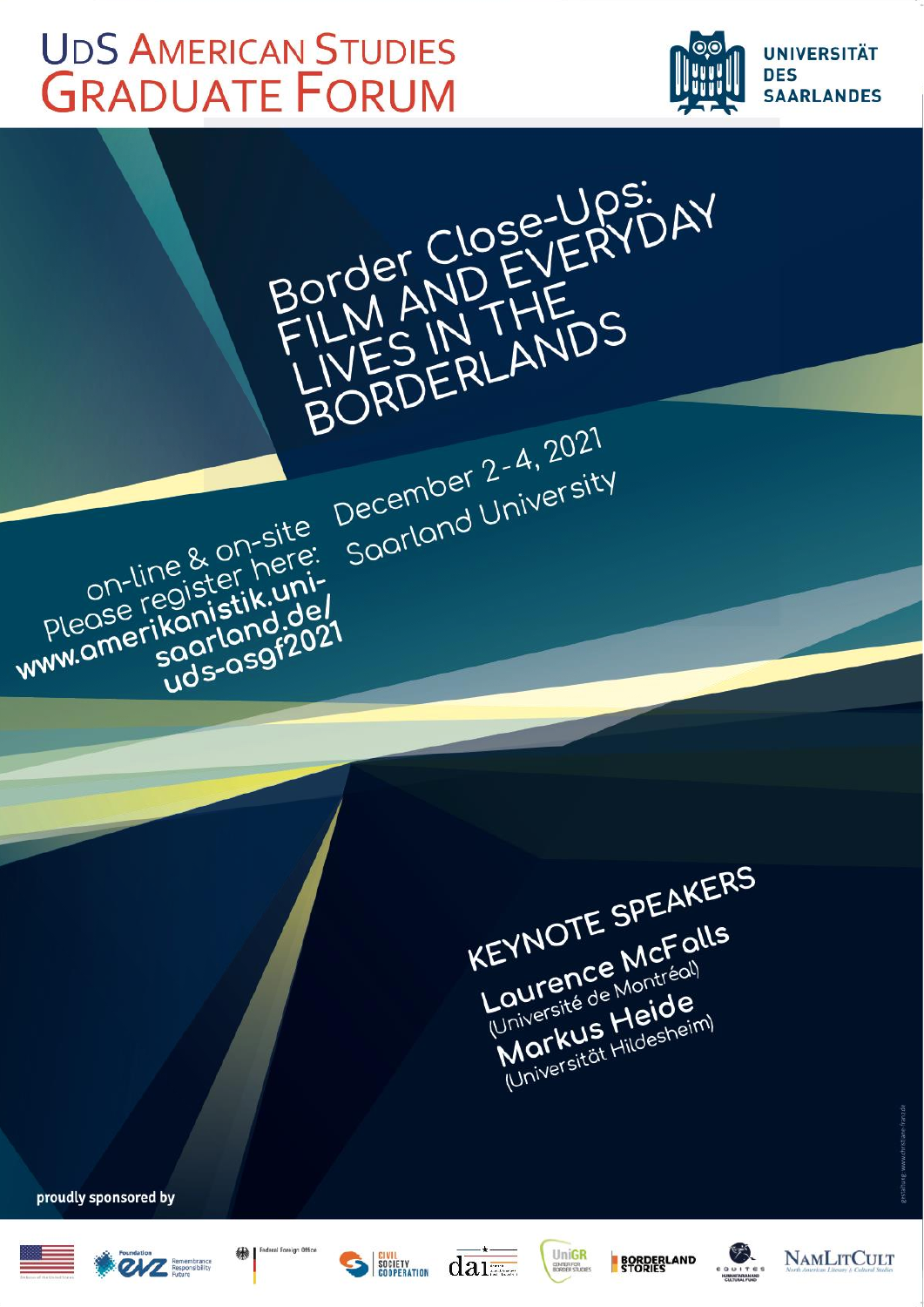





## CONFERENCE PROGRAM

**Thursday, December 2 Venue: Ratskeller, Rathausplatz 1, 66111 Saarbrücken All times in CEST**

## 19:30 **Welcome Dinner (2G)**

## **Friday, December 3 Venue: Online [\(Zoom,](https://us06web.zoom.us/j/81404759213?pwd=RzV6eUFlK0hnRjdMQWZKL0ZMVFpiZz09) Meeting-ID: 814 0475 9213, Passcode: 6mvHhc) All times in CEST**

- 9:00 9:30 **Conference Opening and Welcome Address**
- 9:30 11:00 **Panel 1: Student Presentations Borderland Stories I Chair: Alina Mozolevska**
- Alina Kovalchuk, Arina Pidhurska, Jordi Bakker, Tetiana Voronova, Victoria Karakatsii: "CHER-NO-BYL. Border experiences on the way to the Exclusion zone"
- Kseniia Markova, Natalia Tsviakh, Oleksii Kravchenko, Panice Kehl, Valentyna Sydorova, Victoria Galynkina: "Borderline Stories: The Stories of Migration of Ukrainian People during XX-XXI centuries"
- Daniel Riesco, Max Molz: "A Saarländische Border Story"
- 11:00 11:30 **Virtual Coffee Break** 11:30 – 13:00 **Panel 2: Visual Activism: Short Films of/from Borderlands Chair: Klaus Heissenberger**
- Yuliya Stodolinska (Petro Mohyla Black Sea National University): "Narratives of Border Crossings in American Short Films during the Pandemic"
- Svitlana Kot (Petro Mohyla Black Sea National University): "Child's Face of The Border: The Representations of Children and their Corporeality in Art Projects and Short Films about the US/Mexican Border"
- Atalie Gerhard (Saarland University): "Connecting Containment, Staging Sovereignty: The Aesthetics of the O'odham Anti-Border Collective's Facebook Videos (2020-2021)"

13:00 – 14:00 **Lunch Break**





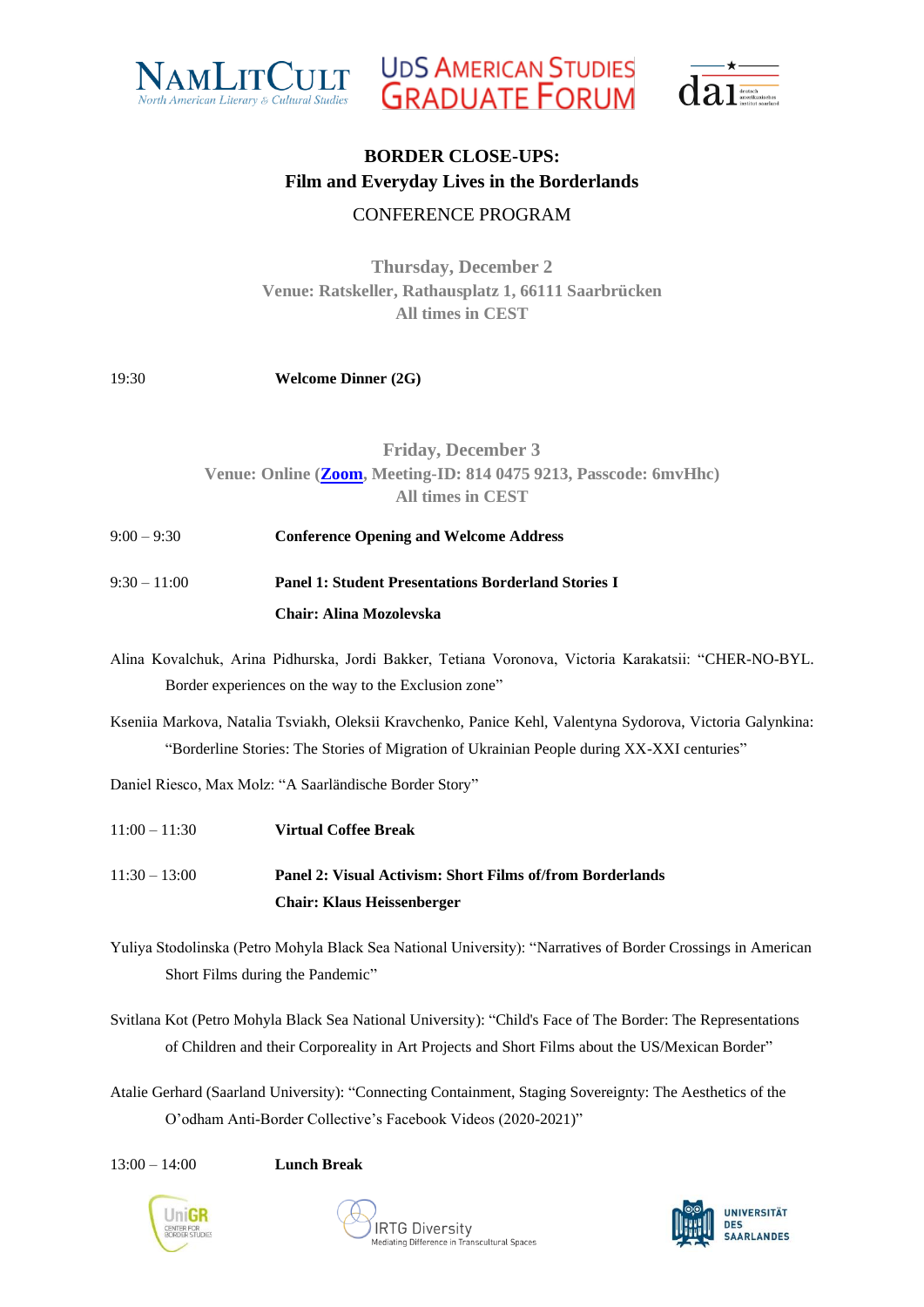



UDS AMERICAN STUDIES<br>GRADUATE FORUM

## CONFERENCE PROGRAM

## 14:00 – 15:30 **Panel 3: Student Presentations Borderland Stories II Chair: Lisa Johnson**

Adele Robart, Jeanne Le Chanony, Jessica Nouguier, Sasha Korzhan, Tetyana Ziuz, Valeria Korzheko: "Everyday life at the border"

Ann-Sophie Seemann, Irina Rehberger: "Linguistic Landscapes in the Greater Region Borderlands"

Veronika Rohova: "Linguistic Borders – Between Eastern and Western Ukraine"

- 15:30 16:00 **Virtual Coffee Break**
- 16:00 17:30 **Panel 4: Border Crossings in Cinema and Beyond**

#### **Chair: Tobias Schank**

Bärbel Schlimbach (Saarland University): "Filmic Representations of Borders and Border Crossings in a Globalized World: BABEL (2006)"

Oksana Starshova (Petro Mohyla Black Sea National University): "A Way to America in Two Films of Irish Migration: IN AMERICA (2002) and BROOKLYN (2015)"

Oleksandr Pronkevych (Petro Mohyla Black Sea National University): "Narratives of Migration and Border Crossings in COCO and *Quixote Nuevo*"

- 17:30 18:00 **Virtual Coffee Break**
- 18:00 19:00 **Keynote**

Markus Heide (University of Hildesheim)

*Border Film and the U.S.-Mexico Divide: Topics, Patterns, Paradigms*





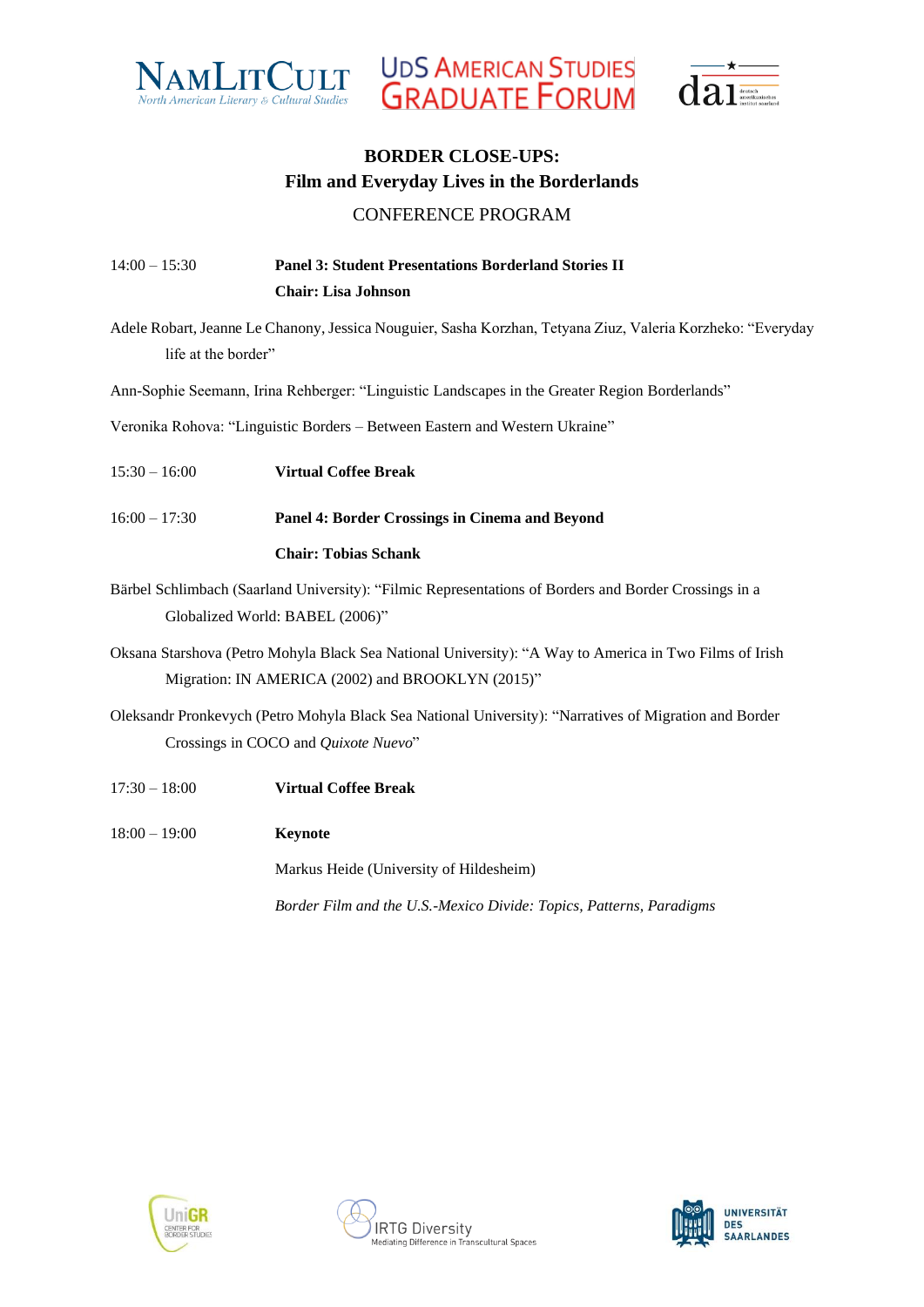





## CONFERENCE PROGRAM

## **Saturday, December 4 Venue: Online [\(Zoom,](https://us06web.zoom.us/j/81404759213?pwd=RzV6eUFlK0hnRjdMQWZKL0ZMVFpiZz09) Meeting-ID: 814 0475 9213, Passcode: 6mvHhc) All times in CEST**

| $9:45 - 10:30$  | Morning Address: A Close-up Look on Borderland Stories                                                                                                                              |
|-----------------|-------------------------------------------------------------------------------------------------------------------------------------------------------------------------------------|
|                 | Constantin Iskra, Yaroslav Cherepushko, Vladislav Robski                                                                                                                            |
|                 | Interpreter: Svitlana Kot                                                                                                                                                           |
| $10:30 - 12:00$ | <b>Panel 5: Student Presentations Borderland Stories III</b>                                                                                                                        |
|                 | <b>Chair: Astrid Fellner</b>                                                                                                                                                        |
|                 | Iryna Svyrydovska, Laura Mattausch, Lukas Redemann, Victoria Sharmanska, Vladyslava Nikolaichuk: "Poland<br>as a Transit Zone for Labour Migration"                                 |
|                 | Julia Grek, Victoria Kramarenko: "Bulgarian Minorities in Ukraine"                                                                                                                  |
|                 | Aida Amiraliyeva: "Beregszász Zakarpatska Oblast"                                                                                                                                   |
| $12:00 - 13:00$ | <b>Lunch Break</b>                                                                                                                                                                  |
| $13:00 - 14:30$ | Panel 6: Flexible Frontiers: Zooming in on the Western                                                                                                                              |
|                 | <b>Chair: Oleksandr Pronkevych</b>                                                                                                                                                  |
|                 | Alina Mozolevska (Petro Mohyla Black Sea National University): "Wild West: The American Frontier in                                                                                 |
|                 | Contemporary French Films"                                                                                                                                                          |
|                 | $\alpha$ and $\alpha$ is the $\alpha$ and $\alpha$ is the $\alpha$ in the $\alpha$ is the set of $\alpha$ is the $\alpha$<br>$\mathcal{L}$ . The $\mathcal{L}$ is the $\mathcal{L}$ |

Svitlana Kornieva (Petro Mohyla Black Sea National University): "Lexical Representation of Border Thinking in NEWS OF THE WORLD (2020)

Tobias Schank (Saarland University): "Thoughts on Chico (THE MAGNIFICENT SEVEN, 1960)"

14:30 – 15:00 **Virtual Coffee Break** 15:00 – 16:30 **Panel 7: (Post-)Modern Mythologies Chair: Eva Nossem**

Ganna Kolesnyk (Petro Mohyla Black Sea National University): "Crossing the Borders of Time and Space in Neil Gaiman's *American Gods* and its Representation in the TV series"